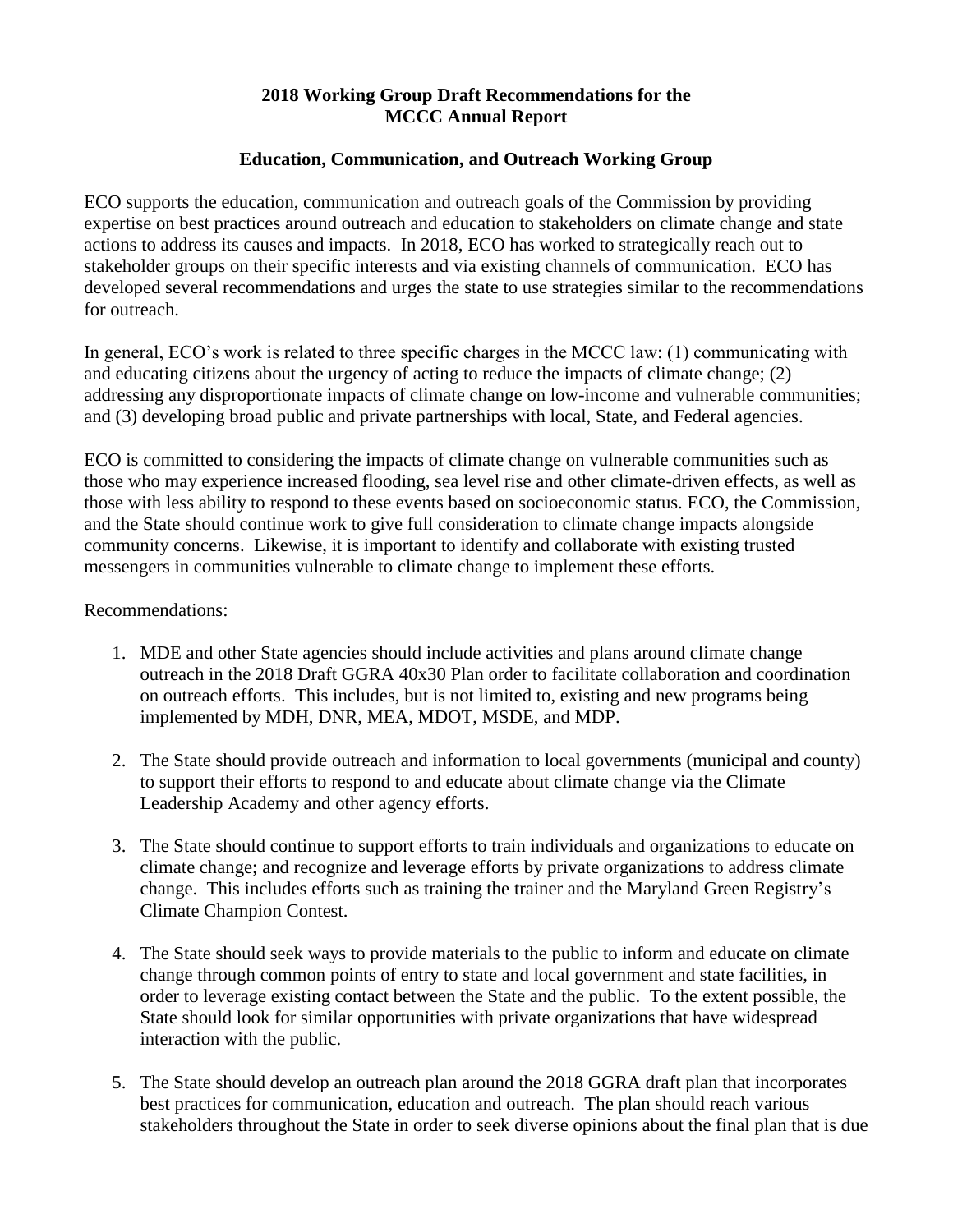at the end of 2019. The State should collaborate with state and industry partners in developing this outreach plan.

## **Scientific and Technical Working Group**

The Science and Technical Work Group (STWG) of the Maryland Commission on Climate Change convened 2 forums with regional content experts on: a) updating the estimates of relative sea level rise in Maryland; and b) the impact of climate change on Maryland's agriculture. Both of the fora are summarized below while stand-alone reports are being completed and will be released in the coming months. In addition, the STWG began its review of the uncertainties associated with the sources and sinks of greenhouse gases that are being used by MDE to assess its progress in meeting the Greenhouse Gas Reduction Act goals which will continue into 2019.

## *1. Updated Projections for Sea Level Rise*

Due to Maryland's 3,100 miles of tidal shoreline along the Chesapeake Bay, Atlantic Ocean and the Coastal Bays, it is one of the most vulnerable States to sea level rise. Therefore, the Maryland Commission on Climate Change has give particular attention to sea-level rise as a significant threat. Prior to the 20<sup>th</sup> century, this was largely due to the slow sinking of the land since Earth's crust is still adjusting to the melting of large masses of ice following the last glacial period. Over the  $20<sup>th</sup>$  century, however, the rate of rise of the average level of tidal waters with respect to land, or relative sea-level rise, has increased, at least partially as a result of global warming.

A group of independent scientists held a forum and developed special report of the STWG entitled *Updating Maryland's Sea-level Rise Projections* (2013). In 2013, the experts' best estimate for the amount of sea-level rise in 2050 is 1.4 feet and would be unlikely to be less than 0.9 feet or greater than 2.1 feet. Their best estimate for sea level rise by 2100 is 3.7 feet and would be unlikely to be less than 2.1 feet or more than 5.7 feet based on current scientific understanding.

A similar group was brought together in October of 2018 to reassess the 2013 projections based on new scientific understanding of the global, regional, and local impacts of global climate change; updated tools to make future projections; and best professional judgment. Developing projections for relative sea-level rise along Maryland's coasts requires consideration of the many factors that will affect: (1) the rise in global mean sea level (GMSL); (2) regional differences in sea level with regard to the global mean; (3) vertical land movement (VLM); and (4) changes in tidal range and storm surges due to inundation.

| MD Relative Sea   2013 Projections |            | 2018 Projections |
|------------------------------------|------------|------------------|
| Level Rise                         |            |                  |
| <b>Best Estimate</b>               | $1.4$ feet | <b>TRD</b>       |
| Low Estimate                       | $0.9$ feet | <b>TRD</b>       |
| <b>High Estimate</b>               | $2.1$ feet | TRD              |

Implications to Maryland of the 2018 sea level rise estimates include:

1. TBD 2. TBD

3. TBD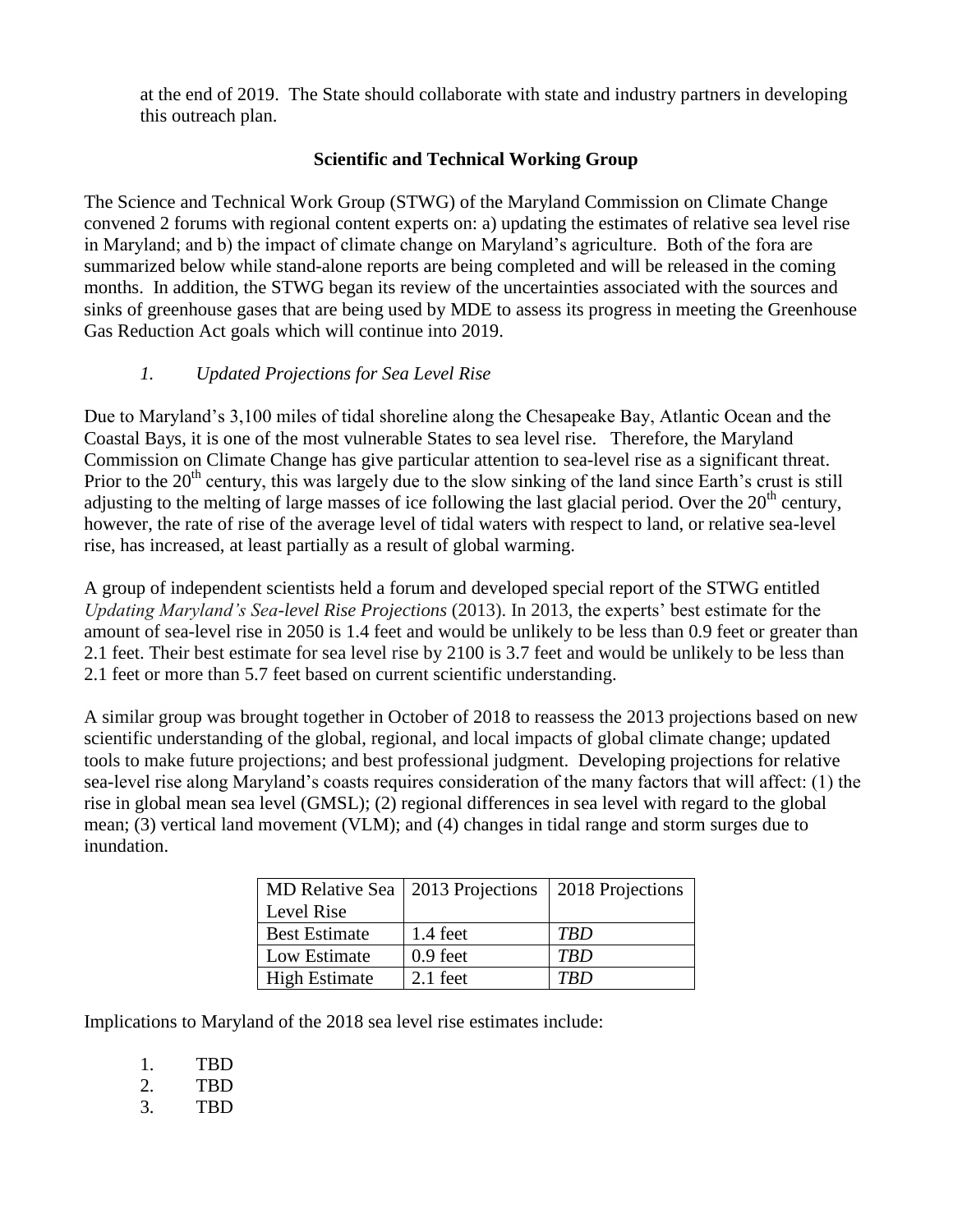# *2. Impact of Climate Change on Maryland's Agriculture*

The STWG hosted a one-day forum in October with scientists and organizations that focuses on the current status of research on the impacts of climate change on agriculture in Maryland, its implications, and potential solutions. In 2011, the STWG completed a similar report. The key finding identified then included:

- *Warmer temperatures and more variable precipitation will likely lead to changes in crop and animal production and pest management.* Maryland farmers will likely have to plant different crop species and more drought-tolerant varieties of the ones they currently plant. Farmers will likely face increased costs associated with the summer cooling of poultry and livestock and the need for a rapid response to variable precipitation and pest infestation.
- *More intense water management and increased technical and financial support for agricultural transitions will help boost resilience.* Changing climate is very likely to cause changes for farmers. they may need to shift the timing of planting or fertilization, or increase irrigation and the cooling of animal production facilities. As farmers adjust, state and local governments will need to provide new education and training and to help alleviate the costs and risks associated with these changes.
- *Farmers need new information tools to support decisions regarding environmental and economic conditions.* Increased investment in improved monitoring and forecasting tools would increase a farmer's ability to prevent, rather than react to, adverse impacts.

Since 2011, there have been significant new research programs focused on the global, regional and state impacts of climate change on Maryland agriculture. Therefore, the STWG felt it best to bring together researchers to initially discuss their current studies and key findings. Topics to be covered include: existing research on carbon sequestration; salt water intrusion and planning; agricultural best management practices in the context of a changing climate, developing Watershed Implementation Plans (WIP), and meeting the Total Maximum Daily Load; survey of crops under different climate change scenarios; and agricultural biomass, bioenergy, and manure treatment technologies. Following these presentations, a facilitated discussion will be focused on: a) key findings of current research; b) vulnerability to agriculture; c) potential solutions; and d) future research needs. The final report is expected to be released in early 2019.

Impacts to Maryland's agriculture and possible solutions potentially include:

1. TBD 2. TBD 3. TBD 4. TBD 5. TBD

*3. Estimates and Uncertainties Associated with Emissions and Uptake of Greenhouse Gases*  This is activity will begin in September 2018, but will be a major focus in 2019. The STWG will work closely with MDE to evaluate:

 Emission Estimates. MDE's inventories of greenhouse gas emissions are estimated directly from electricity and fuel indirectly estimated for transportation. These three categories make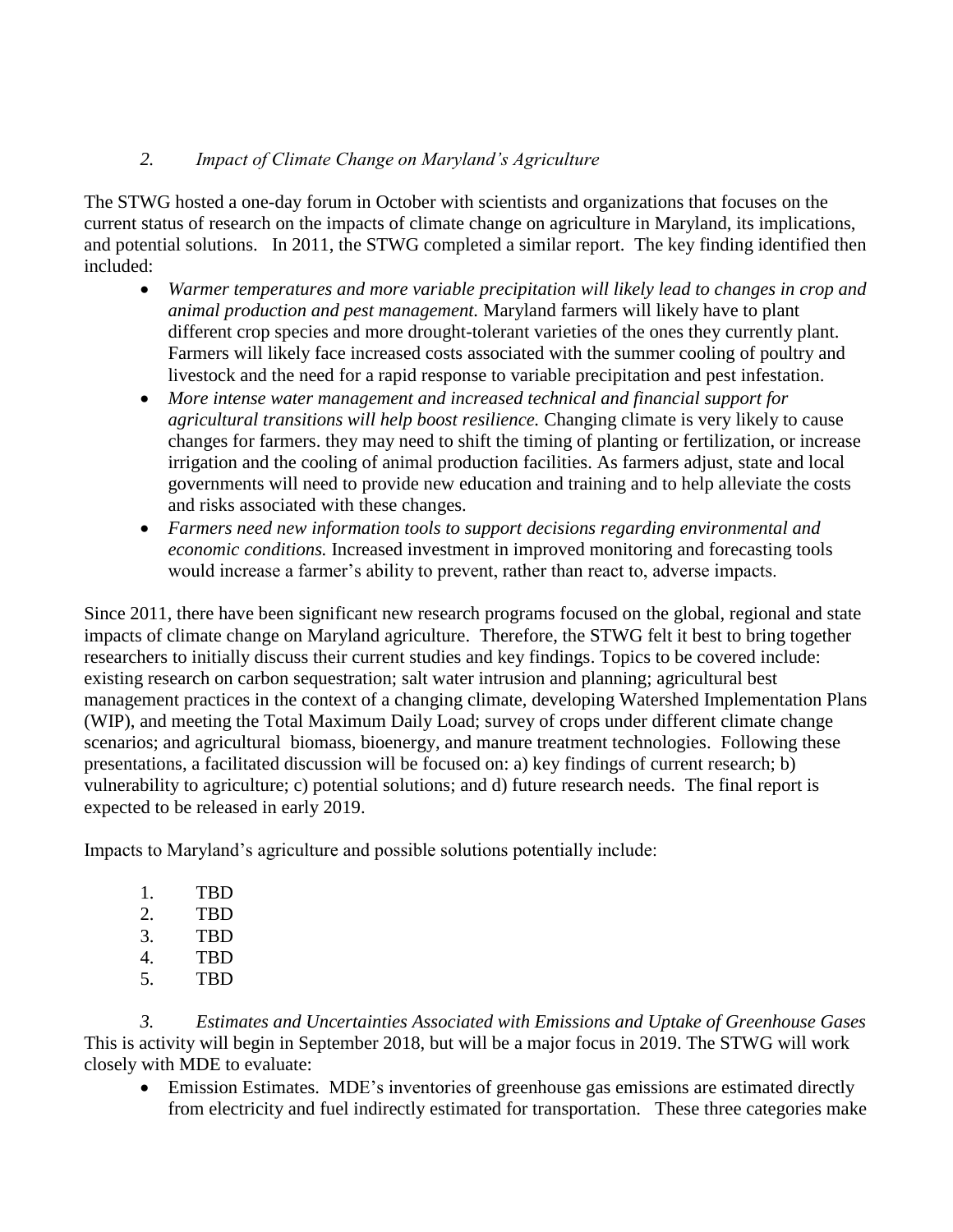up approximately 90% of the total emission. However, there are many uncertainties in the emission estimates associated with from forests, agriculture, wetlands and waterways.

- Net Sinks of Greenhouse Gases. Estimation of the net sinks are generalized for forest carbon flux and organic biomass storage. While wetlands, waterways, and agricultural soils can be sinks they can also be sources of emissions.
- Land Use and Land-Cover Estimates. Growth simulation modeling suggests that Maryland will confront significant land-use and land-cover changes by 2030 and beyond. This has quantitatively significant implications for net greenhouse gas emissions (including sequestration) from forests, agricultural lands, and wetlands, as well as for vehicle miles travelled (VMT) and, consequently, on-road vehicle emissions.

#### **Adaptation and Response Working Group**

Saltwater Intrusion - Part IV of Senate Bill 1006 / House Bill 1350 requires that on or before December 15, 2019, MDP, in consultation with DNR, MDE, and MDA, shall establish a plan to adapt to saltwater intrusion. The Commission recommends that MDP facilitate a state agency-level workgroup and gather information from subject matter experts to develop the content for the plan, including collecting data on the spatial extent of saltwater intrusion in Maryland, identifying data gaps regarding the spatial extent of saltwater intrusion in Maryland, forecasting how the spatial extent of saltwater intrusion in Maryland could change in the future due to sea-level rise, and developing recommendations for how to fill the data gaps. As this plan is developed, the Commission recommends that MDP and the subject matter experts consider and discuss the range of impacts to various sector's best management practices and how those topics could be addressed in required future saltwater intrusion plan updates.

Nuisance Flooding - Part VI of Senate Bill 1006 / House Bill 1350 requires that on or before July 1, 2019, a local jurisdiction that experiences nuisance flooding shall develop a plan to address nuisance flooding. The Commission recommends that DNR facilitate a workgroup comprised of DNR, MDE, MDP, MEMA, and local governmental and non-governmental partners to provide guidance and assistance to local jurisdictions to comply with this requirement.

Climate Leadership Academy - The Commission recommends that DNR establish a community of climate-smart local government and infrastructure leaders through the Maryland Climate Leadership Academy. The Commission recommends the Academy's programs and planning efforts be informed by an advisory council that includes senior leadership from Maryland state agencies in order to ensure continuity and coordination with the Commission. The Commission also recommends that the Academy's programming be coordinated with universities and community colleges throughout the state, as well as other convening organizations, to deliver training programs statewide.

Public Health - The Commission recommends that the Commission work groups assist MDH in populating an online inventory of climate adaptation efforts across the state that focus on health adaptation, or that use health as a major component of the adaptation effort/justification. In addition, as work groups continue to provide and expand data/tools/technical assistance to local communities or other agencies to support climate adaptation efforts, the Commission recommends that public health be integrated in community forums that address climate adaptation efforts.

Phase III WIP - The Commission recommends that the MCCC work groups collaborate with Maryland's Chesapeake Bay Program Phase III WIP teams to ensure that climate change is reflected in the draft Phase III WIP that Maryland will develop and deliver to the Environmental Protection Agency in 2019.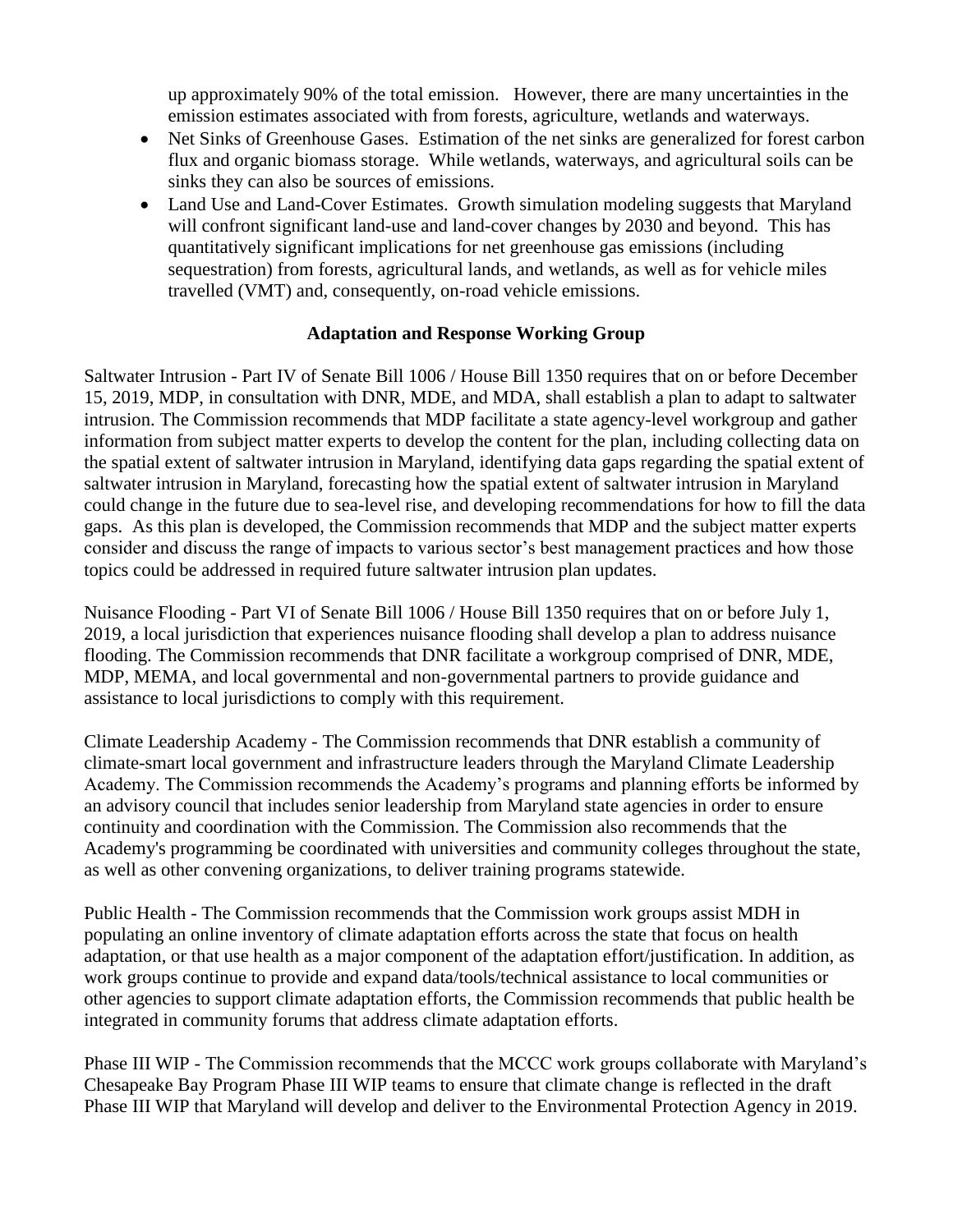#### Evaluation of Adaptation Strategies

The Commission recommends the ARWG continue to review its Phase I and Phase II Comprehensive Strategy recommendations to identify progress on the existing suite of recommendations, highlight any gaps or needs, and present a review of the strategies in the summer of 2019 to inform priority setting and recommendations for 2020.

#### Healthy Soils Initiative

House Bill 1063, passed during the 2017 legislative session, established a Healthy Soils Program and requires MDA to provide incentives, including research, education, technical assistance, and subject to available funding, financial assistance to farmers to implement the management practices that promote soil health and sequester carbon. The Commission urges MDA, DNR, and MDE to work together through the Adaptation and Response and Mitigation Work Groups, as well as the Healthy Soils Consortium, to explore and identify funding sources or incentives to support the purposes of the Healthy Soils Act.

#### Environmental Justice

Environmental justice (EJ) remains an important part of climate change work. If a related recommendation(s) is included in the 2018 report it should be representative of any overarching EJ goals that the MCCC has as a whole. For reference, the 2017 report included three EJ-related recommendations

## **Mitigation Working Group**

- 1. The State's 40 by 30 Plan should build from the many programs already contained in the final 25 by 20 Plan that are expected to continue generating reductions beyond 2020, following an internal review of implementation to date.
- 2. The State's 40 by 30 Plan should continue to examine measures that may be critical for meeting long-term goals, such as an 80%-90% reduction in GHG emissions or carbon neutrality by 2050, and should ensure that proposed programs are compatible with achieving these goals.
- 3. The State's 40 by 30 Plan should include new programs that have been discussed by the MWG and may have been finalized by State or legislative action. For programs that have been finalized, the GHG reductions and economic benefits should be quantified and included in the 2018 draft plan. For evolving programs that have been discussed but not adopted, the 2018 draft plan should provide available information as well as pros and cons on each of these measures, and ask for specific comment.
- 4. The State's 40 by 30 Plan should include explicit discussions of uncertainty. Examples may include emission reduction quantification, economic and job creation analysis, life-cycle emissions and the potency of short-lived climate pollutants. To the extent possible, these uncertainties should factor into efforts to exceed the 40 by 30 emission reduction goal.
- 5. The State's 40 by 30 Plan should include information and analysis on efforts to address social equity, and how proposed strategies impact underserved and environmental justice communities, including equitable distribution of both costs and benefits. This should address public health, environmental, economic, and job creation impacts.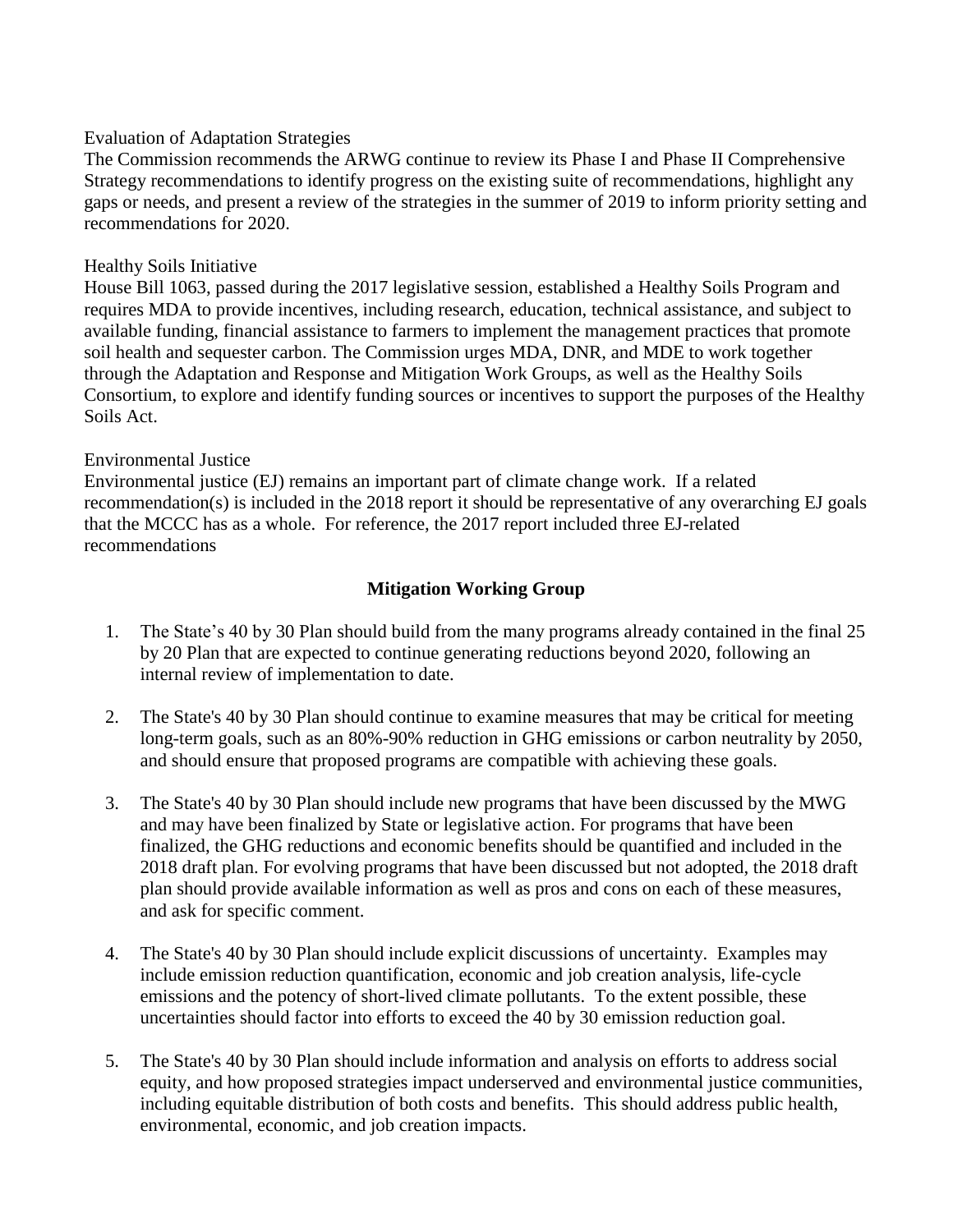- 6. The State's 40 by 30 Plan should include a section that is explicitly focused on 'social and environmental justice'. This section should be developed through outreach and in partnership with urban and rural communities that have experienced particular socio-economic disadvantage and environmental burden. This section should specifically identify (a) the strategies, programs, and actions in the Plan that are expected to advance social and environmental justice objectives; (b) the objectives that these strategies, programs, and actions are expected to advance; and (c) the process by which progress towards these objectives will be assessed.
- 7. The State's 40 by 30 Plan should include specific goals, objectives, action plans, and evaluation and reporting protocols related to (a) ensuring the production of sustainable economic benefits from climate action strategies, policies, and programs; (b) addressing economic dislocations caused by climate strategies, policies and programs; and (c) improving the response of vulnerable communities to stressors and shocks.
- 8. The State's 40 by 30 Plan should include analysis and information on efforts designed to ensure a just transition for fossil-fuel-dependent workers, and other workforce-related issues linked to the State's efforts to reduce GHG emissions.
- 9. MDE, in collaboration with other State agencies, should seek relevant assistance from and work with Maryland academic institutions to develop a robust evaluation component as part of the 40 by 30 Plan. A sound evaluation component would include goals, objectives, indicators, metrics, implementation benchmarks, timelines, and reporting protocols that would allow for 'clear and complete understandings of the strengths, weaknesses, successes, and shortcomings of the strategies and programs that the state is employing'.
- 10. The 2020 manufacturing study required by the GGRA should explore the overall costs and benefits (both economic and environmental) of the Maryland GGRA on the manufacturing sector.
- 11. The 2020 manufacturing study required by the GGRA should explore the general feasibility of, and mechanisms for (a) potential modifications or enhancements to the current "buy local" provisions in the GGRA Plan, including the use of domestic iron, steel, and manufactured products in energy-related construction; (b) "Buy USA-Made" policies; and (c) the development of an in-state supply chain to create lasting manufacturing and other jobs related to renewable energy infrastructure, including committing additional funding for state-certified or otherwise accredited apprenticeship programs to support the workforce needs of clean energy industries, and collaborating proactively with industry and unions to develop local manufacturing capacity for offshore wind and solar industries.
- 12. Maryland should expand its wholesale-rate, net-metering benefit for combined heat and power (CHP) in accordance with PJM's pending recommendations.
- 13. Maryland should create a statewide CHP stakeholder working group, led by MEA, to discuss key issues and develop standardized processes across the State of Maryland, and to engage in outreach to smaller utilities in order to provide technical support for CHP projects.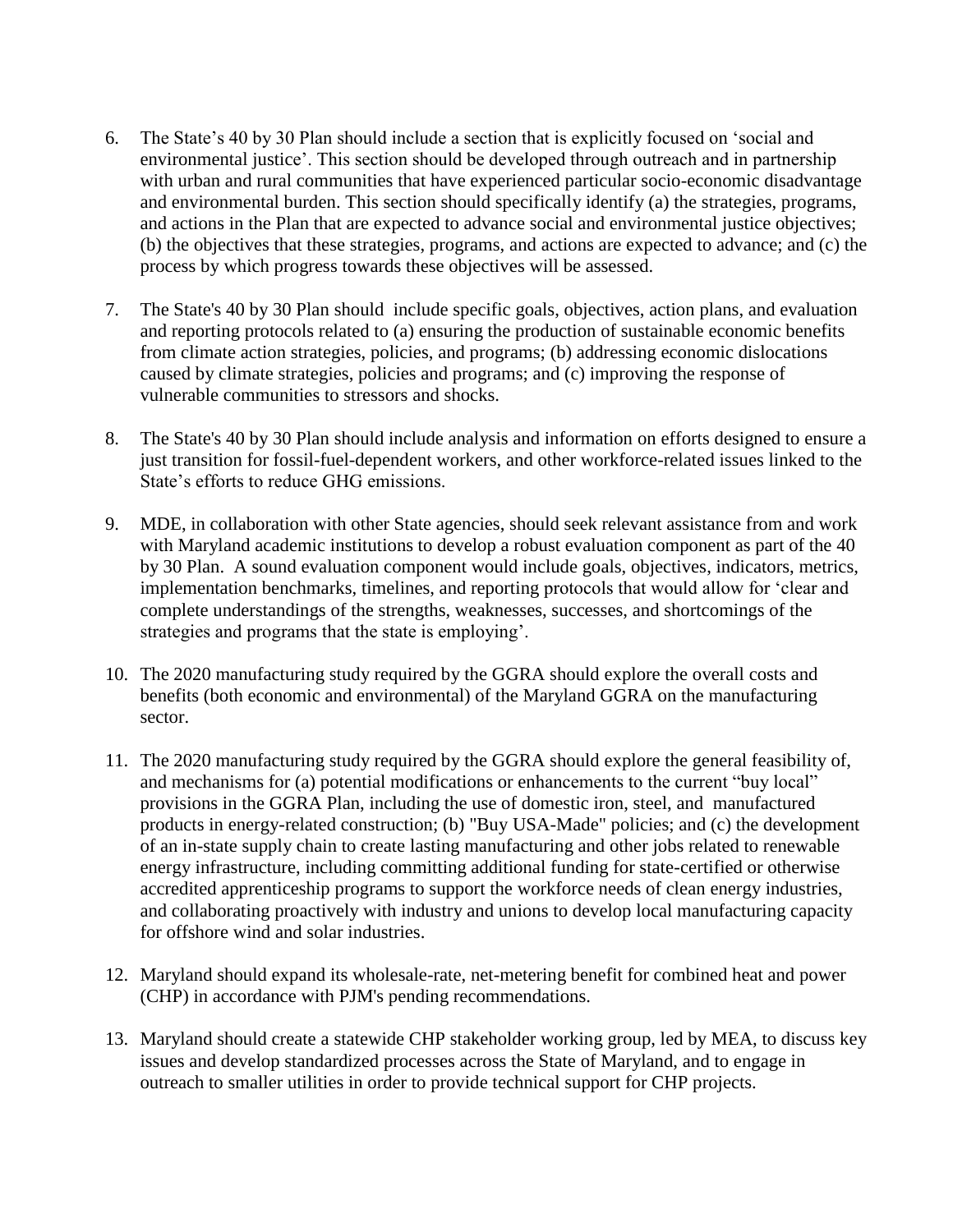- 14. As part of the process to meet the State's current light-duty zero emission vehicle (ZEV) goals and projections, the Maryland Electric Vehicle Infrastructure Council (EVIC) should specifically assess: (a) bolstering the State's consumer purchasing incentives for ZEVs, and regulatory and financial incentives for high power/speed ZEV infrastructure installation, including particular attention to investments and incentives for challenging areas; (b) policies that employ Maryland's public utilities to aid in efforts to rapidly and equitably expand EV infrastructure in Maryland, with specific targets in rural areas; and (c) policies that make it easier to install EV charging infrastructure at multi-family housing locations with attention to high density, urban populations.
- 15. The Maryland Department of Transportation (MDOT) should continue to research and evaluate the GHG emission reduction potential of vehicle and infrastructure technologies, including: connected and autonomous vehicles; EVs and other ZEVs; transportation network companies/shared rides; and system operations. The evaluation effort should include consideration of safety, congestion, and equity issues including public health, economic, and workforce impacts.
- 16. MDOT should continue to enhance travel demand management strategies, land use/smart growth, active transportation, and inter-city travel strategies, in collaboration with the Maryland Department of Planning (MDP) and other State agencies and stakeholders.
- 17. MDOT should develop tracking of key indicators of GHG reduction strategies to monitor progress of achieving goals. Examples include state facilities and fleet adoption of renewable/low-emissions energy sources, ZEV penetration, equity indicators to track participation, congestion levels, vehicle miles traveled (VMT) per capita, mobility access, and adoption of low-emissions vehicle technology for personal use.
- 18. MDOT, MDE, Maryland Energy Administration (MEA), Department of Budget and Management (DBM) and the Department of General Services (DGS) should review state fleet procurement procedures and practices and provide direction on procurement of EVs and other ZEVs, and associated charging/filling station installation guidance and targets, by October 2019.
- 19. MDOT should work with other appropriate agencies and stakeholders to examine the costs and benefits of supporting deployment opportunities of ZEV school and transit buses in Maryland. The analysis should include: (a) capital, maintenance and operating cost comparisons; (b) research into the viability of ZEVs as well as hybrid and alternative fuel technologies; (c) emissions reduction benefit summaries; and (d) potential goals to fully electrify bus transport in the State, including targets for deployment and provisions for low-interest financing.
- 20. MDE, Maryland Department of Natural Resources (MDNR), and Maryland Department of Agriculture (MDA) should utilize best available scientific data on land-based carbon sequestration and GHG emissions for existing GGRA programs, in collaboration with the University of Maryland/NASA Carbon Monitoring System program, the US Forest Service, and the MCCC Scientific and Technical Working Group.
- 21. MDNR should add a program on the carbon benefit of land conservation and avoided forest conversion through compliance with Maryland's Forest Conservation Act.